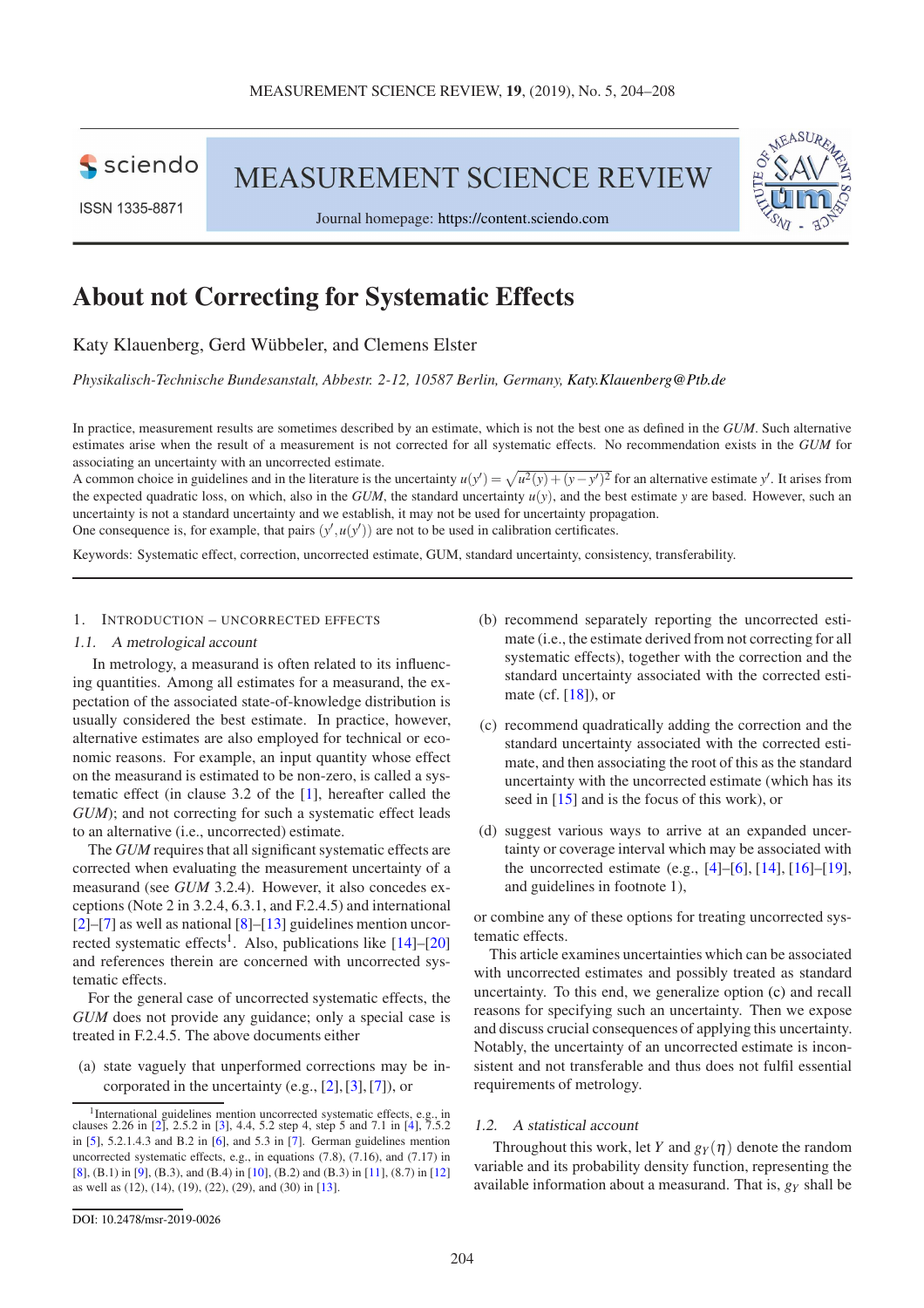the state-of-knowledge or degree-of-belief distribution mentioned in *GUM* 4.1.6 and in the introduction of [\[21\]](#page-4-3). We assume the expectation and the variance of the random variable *Y* exist.

One estimate for the measurand is the expectation of *Y*, which is

$$
y:=\mathbb{E}(Y)=\int \eta g_Y(\eta)d\eta.
$$

It is considered the best estimate under quadratic loss

$$
\mathbb{E}\left((Y-y)^2\right) \le \mathbb{E}\left((Y-y')^2\right) := \mathbf{Q} \mathbf{L}(y') \tag{1}
$$

in the *GUM* as well as in Bayesian statistics (see, e.g., [\[22\]](#page-4-4)). That is, *y* minimizes the squared error risk compared to any other estimate *y* ′ for the measurand.

The standard uncertainty associated with the best estimate *y* is defined by

<span id="page-1-3"></span>
$$
u^{2}(y) := \mathbb{E}\left((Y - y)^{2}\right) = \mathbb{V}(Y)
$$
 (2)

(cf.  $GUM$  2.3.1, where the symbol  $V$  denotes the variance), and minimizes the expected quadratic loss [\(1\)](#page-1-0). That is, the standard uncertainty and the best estimate are the pair representing the minimum of the loss function QL and where it is realized.

This work considers alternative estimates  $y' \neq y$ . In metrology, these alternative estimates may arise, for example, when systematic effects are not corrected for. Despite not being the best estimate, an uncertainty is to be associated with such an uncorrected estimate – one that ideally can be used as a standard uncertainty. Section [2](#page-1-1) generalizes the suggestion from [\[15\]](#page-3-14) and defines the associated uncertainty through the same loss function QL. Section [3](#page-1-2) establishes that important metrological properties of the standard uncertainty are missing there. Finally, section [4](#page-3-16) discusses consequences of this finding.

## <span id="page-1-1"></span>2. QUADRATIC-LOSS UNCERTAINTY

For any estimate y' of the measurand, let us define the associated uncertainty by

<span id="page-1-4"></span>
$$
u^{2}(y') := \mathbb{V}(Y) + (\mathbb{E}(Y) - y')^{2}.
$$
 (3)

We call  $u(y')$  quadratic-loss (QL) uncertainty because, with  $u^2(y') = QL(y')$ , it adopts the loss criterion [\(1\)](#page-1-0), which is identical to the one the standard uncertainty [\(2\)](#page-1-3), and thus the *GUM*, is based on. However, the QL uncertainty does not minimize this loss function as  $QL(y') = QL(y) + (y'-y)^2$  and is therefore larger than the standard uncertainty  $u(y)$  for any alternative estimate  $y' \neq y$ .

The QL uncertainty can be thought to extend the standard uncertainty [\(2\)](#page-1-3), and thus the *GUM*, to uncorrected estimates. It provides a possibility to report uncertainties when not correcting for all systematic effects. However, not all metrological properties are preserved, as will be shown in section [3.2.](#page-2-0)

# 2.1. Special case in metrology

A special case of the QL uncertainty in metrology was suggested in [\[15\]](#page-3-14). Let us assume the measurand is related to input quantities  $X_1, \ldots, X_N$  through a linear measurement model and to systematic effects *B* via

$$
Y = f(X_1, \dots, X_N) + B. \tag{4}
$$

<span id="page-1-0"></span>If the effects subsumed in *B* are independent of the other effects and are expected to cause the correction *b*, the authors in [\[15\]](#page-3-14) define the uncertainty associated with the uncorrected estimate  $y' := y - b$  for the measurand *Y* by

$$
u^2(y') = u^2(y) + b^2,\tag{5}
$$

with uncertainty  $u(b)$  subsumed in  $u(y)$ .

#### 2.2. Usage and terminology

The QL uncertainty is frequently used in metrology for uncorrected systematic effects, e.g., in  $[6]$ ,  $[16]$ ,  $[19]$ ,  $[20]$ ,  $[23]$ , [\[24\]](#page-4-6) and indirectly for expanded uncertainties in [\[5\]](#page-3-8), [\[17\]](#page-3-17), [\[18\]](#page-4-1). The publications [\[6\]](#page-3-9), [\[15\]](#page-3-14), [\[19\]](#page-4-2) even call the QL uncertainty a standard uncertainty, whereas [\[20\]](#page-4-0), [\[23\]](#page-4-5) avoid this on purpose.

Clearly, uncertainty  $(2)$  – and not the QL uncertainty  $(3)$  – is the standard uncertainty of the measurand under the current knowledge. However, the (squared) standard uncertainty is not equal to the expected quadratic loss for the uncorrected estimate y'; i.e., reporting the pair  $(y', u(y))$  is thus not an option.

More importantly, can the QL uncertainty be used as if it were a standard uncertainty? So far, no restrictions have been made in the literature; for example, in [\[6\]](#page-3-9),[\[15\]](#page-3-14),[\[16\]](#page-3-15),[\[19\]](#page-4-2),[\[20\]](#page-4-0), [\[24\]](#page-4-6). Let us judge this practice with respect to the following metrological properties: internal consistency, transferability, and validity.

#### <span id="page-1-2"></span>3. METROLOGICAL PROPERTIES

Quite fundamentally, the *GUM* states in clause 0.4:

The actual quantity used to express uncertainty should be

- *internally consistent*: it should be directly derivable from the components that contribute to it, as well as independent of how these components are grouped and of the decomposition of the components into subcomponents;
- *transferable*: it should be possible to use directly the uncertainty evaluated for one result as a component in evaluating the uncertainty of another measurement in which the first result is used.

In addition, the method for evaluating and expressing uncertainty should be *universal* and *valid* according to *GUM* 0.4. That is, it 'should be applicable to all kinds of measurements and to all types of input data used in measurements,' and it 'should be capable of readily providing [...] an interval about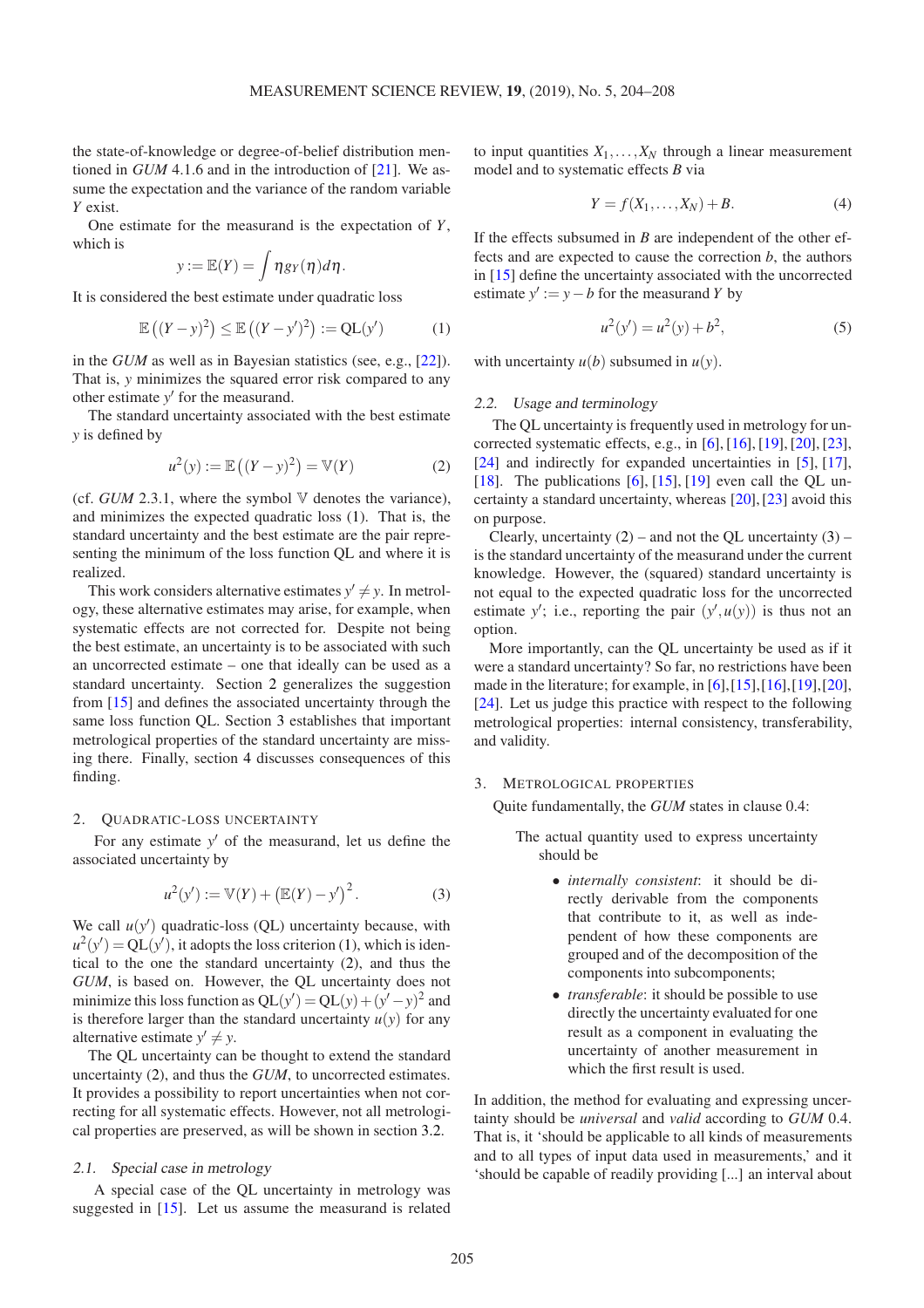the measurement result that may be expected to encompass a large fraction of the distribution of values that could reasonably be attributed to the quantity subject to measurement.' (The term *validity* was coined by [\[25\]](#page-4-7).)

These properties are important in metrology to quantitatively indicate the quality of a measurement result. Universality permits uncertainties to be evaluated wherever measurements play their part – in science, engineering, commerce, industry, regulation, and so on. Consistency is crucial because it is a necessity to a consensus on the evaluation of uncertainty worldwide. Transferability is the foundation of the traceability of measurements to the SI. The international comparability of measurements cannot be established without consistency or without transferability – neither for national metrology institutes, for accreditation laboratories, in industry, nor for end users.

## <span id="page-2-2"></span>3.1. Properties of the standard uncertainty

The standard uncertainty [\(2\)](#page-1-3) fulfils the properties of internal consistency, transferability, and validity.

Consistency and transferability require a notion of 'uncertainty components' which relate to the measurement result. Within the scope of the *GUM*, let us assume input quantities *X*<sub>1</sub>,...,*X*<sub>*N*</sub>, a linear measurement model  $Y = \sum_{i=1}^{N} a_i X_i + a$ , and a decomposition into, say, two arbitrary groups  $X_1, \ldots, X_j$ and  $X_{j+1}, \ldots, X_N$ . Then the standard uncertainty is *consistent*, because it may be calculated directly from the sum

$$
\mathbb{V}(Y) = \mathbb{V}\left(\sum_{i=1}^{N} a_i X_i\right) = \sum_{i=1}^{N} a_i^2 \mathbb{V}(X_i) + \sum_{i=1}^{N} \sum_{k \neq i} a_i a_k \mathbb{C}ov(X_i, X_k),
$$
\n(6)

called the law of propagation of uncertainty (LPU, see *GUM* 5.1.1, 5.1.2, where C*ov* denotes the covariance); or alternatively from the groups of components

$$
\begin{split}\n&\forall \left(\sum_{i\leq j} a_i X_i + \sum_{i>j} a_i X_i\right) \\
&= \mathbb{V}\left(\sum_{i\leq j} a_i X_i\right) + \mathbb{V}\left(\sum_{i>j} a_i X_i\right) + 2 \mathbb{C}ov\left(\sum_{i\leq j} a_i X_i, \sum_{i>j} a_i X_i\right) \\
&= \sum_{i\leq j} a_i^2 \mathbb{V}\left(X_i\right) + 2 \sum_{i>j} \sum_{kj} a_i^2 \mathbb{V}\left(X_i\right) \\
&\quad + 2 \sum_{i>j} \sum_{k>i} a_i a_k \mathbb{C}ov(X_i, X_k) + 2 \sum_{ij} a_i a_k \mathbb{C}ov(X_i, X_k) \\
&= \sum_{i=1}^N a_i^2 \mathbb{V}\left(X_i\right) + \sum_{i=1}^N \sum_{k\neq i} a_i a_k \mathbb{C}ov(X_i, X_k) = \mathbb{V}(Y).\n\end{split}
$$

The result is identical.

The standard uncertainty is also *transferable* for linear models, because it is the output as well as the only input of the LPU in [\(6\)](#page-2-1), when the covariance is thought of as the multivariate extension of the variance (cf. uncertainty matrix in 3.11 of [\[21\]](#page-4-3)).

In addition, the standard uncertainty may be *valid* in part. That is, when the central limit theorem is known to hold

(cf. *GUM* G.2), expanded uncertainties and coverage intervals can be derived as detailed in *GUM* 6.2 and 6.3.

As a side note, probability distributions and their propagation are also internally consistent, transferable and valid – even for nonlinear measurement models and beyond the central limit theorem. In contrast, coverage intervals are generally not consistent and not transferable on their own.

#### <span id="page-2-0"></span>3.2. Properties of the quadratic-loss uncertainty

As noted in section [2,](#page-1-1) the QL uncertainty is per definition not a standard uncertainty for the measurand. Nevertheless, can it fulfil the needs in metrology defined above?

Firstly, the QL uncertainty is *valid* in part. That is, when the central limit theorem is known to hold, expanded uncertainties and coverage intervals with exact coverage can be derived either from the QL uncertainty or otherwise (see, e.g.,  $[18]$ .

However, the QL uncertainty is *not consistent*. Evaluating the QL uncertainty in  $(3)$  for an estimate  $y'$  and a linear measurement model  $Y = \sum_{i=1}^{N} a_i X_i + a$ , gives

$$
u2(y') = \mathbb{V}(Y) + (\mathbb{E}(Y) - y')2
$$
  
=  $\mathbb{V}\left(\sum_{i=1}^{N} a_i X_i\right) + \left(\mathbb{E}\left(\sum_{i=1}^{N} a_i X_i + a\right) - y'\right)^{2}$ .

<span id="page-2-1"></span>In contrast, let us evaluate the QL uncertainty from two arbitrary groups  $X_1, \ldots, X_j$  and  $X_{j+1}, \ldots, X_N$ , which result in the best estimates  $y_1$  and  $y_2$ , and alternative estimates  $y'_1$  and  $y'_2$ , respectively, such that  $y = y_1 + y_2$  and  $y' = y'_1 + y'_2$ . For simplicity, let the groups of input quantities be independent of each other. While  $V(Y)$  itself is consistent (see section [3.1\)](#page-2-2), we have

$$
u^{2}(y'_{1}) + u^{2}(y'_{2}) = \mathbb{V}\left(\sum_{i \leq j} a_{i}X_{i}\right) + \left(\mathbb{E}\left(\sum_{i \leq j} a_{i}X_{i} + a_{1}\right) - y'_{1}\right)^{2}
$$
  
+  $\mathbb{V}\left(\sum_{i > j} a_{i}X_{i}\right) + \left(\mathbb{E}\left(\sum_{i > j} a_{i}X_{i} + a_{2}\right) - y'_{2}\right)^{2}$   
=  $\mathbb{V}(Y) + (y_{1} - y'_{1})^{2} + (y_{2} - y'_{2})^{2}$   
=  $\mathbb{V}(Y) + (\mathbb{E}(Y) - y')^{2} + 2(y_{1} - y'_{1})(y_{2} - y'_{2})$   
 $\neq u^{2}(y'), \text{ when } y'_{1} \neq y_{1} \text{ and } y'_{2} \neq y_{2}.$ 

The reason for this inconsistency lies in the general inequality  $(d+e)^2 \neq d^2 + e^2$ , when the estimate of the systematic effect  $(y'-y)$  is decomposed and squared.

In addition, the QL uncertainty is *not transferable*. Per definition [\(3\)](#page-1-4), the QL uncertainty is dependent on the specific estimate y'. Only having knowledge of the QL uncertainty of each input quantity therefore cannot be sufficient.

For the sake of completeness, similar arguments hold for the special case of alternative estimates in F.2.4.5 of the *GUM*. That is, also the uncertainty  $u_c(y')$  associated with an estimate *y* ′ when corrections from a calibration curve are not applied, is not a standard uncertainty and should not be used as such.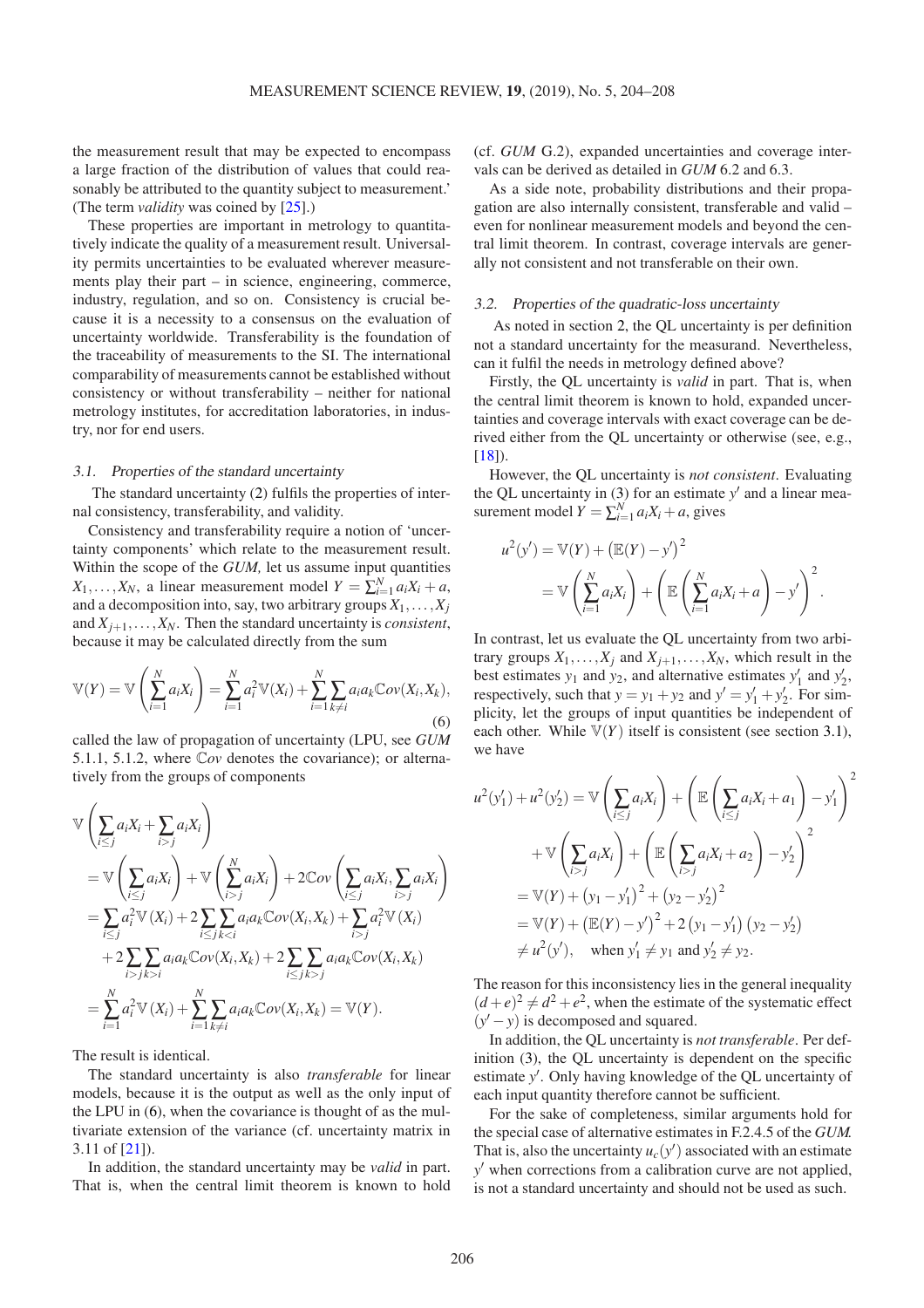#### <span id="page-3-16"></span>4. DISCUSSION, RECOMMENDATION

This article focused on measurement results that are described by an estimate which is not the expectation of the current state-of-knowledge distribution. In metrology, such an estimate arises when not all systematic effects are corrected for. The central question for such a measurement result is then: how does one assign a measure for its quality which meets the requirements of metrology?

A natural choice for associating an uncertainty with these alternative estimates adopts the expected quadratic loss which the *GUM* also does for the standard uncertainty. The uncertainty for an estimate y', which is not equal to the best estimate *y*, is then  $u(y') = \sqrt{u^2(y) + (y - y')^2}$  and is here called quadratic-loss uncertainty. It generalizes a previous suggestion [\[15\]](#page-3-14) and existing practice, to alternative estimates which do not necessarily arise from uncorrected systematic effects.

This quadratic-loss uncertainty is not a standard uncertainty for alternative estimates. Nevertheless, it is applied in practice and provides a possibility to report uncertainties for estimates other than the best ones. Specifically, it uses the same foundation as the *GUM* for the evaluation of the standard uncertainty.

However, we demonstrated that and why the quadratic-loss uncertainty is not sufficient for the general needs in metrology. We proved that it is not consistent and is thus not to be used for uncertainty propagation.

As a consequence, the pair of an uncorrected estimate and its quadratic-loss uncertainty is not suitable for calibration certificates. The same pair may be suitable for characterizing measurement results which are not used for uncertainty propagation, e.g., for end devices at the factory floor level.

The authors recommend reviewing standards and guidelines that mention uncorrected effects in the light of these findings. That is, in the first place a re-examination is recommended whether and how a correction can be made. If uncorrected estimates cannot be avoided, it could be contemplated whether a restricted use of uncorrected effects is possible.

#### ACKNOWLEDGEMENT

The authors would like to thank Dr. Röske (PTB) for providing a first list of guidelines which treat uncorrected systematic effects.

# <span id="page-3-0"></span>**REFERENCES**

- [1] Joint Committee for Guides in Metrology (2008). *Evaluation of measurement data – Guide to the expression of uncertainty in measurement*. JCGM 100:2008.
- <span id="page-3-1"></span>[2] Joint Committee for Guides in Metrology (2012). *International vocabulary of metrology – Basic and general concepts and associated terms (VIM)*. JCGM 200:2012, 3 edition.
- <span id="page-3-6"></span>[3] Ellison, S. L. R., Williams, A. (eds.) (2012). *EU-RACHEM / CITAC Guide CG 4 – Quantifying Uncertainty in Analytical Measurement*. EURACHEM, 3 edition. ISBN 978-0-948926-30-3.
- <span id="page-3-7"></span>[4] EURAMET (2011). *Uncertainty of Force Measurements*, Vol. cg-4. EURAMET, 2 edition. (03/2011) ISBN 978-3-942992-03-9.
- <span id="page-3-8"></span>[5] EURAMET (2015). *Guidelines on the Calibration of Non-Automatic Weighing Instruments*, Vol. cg-18. EU-RAMET, 4 edition. (11/2015) ISBN 978-3-942992-40- 4.
- <span id="page-3-9"></span>[6] International Organization for Standardization (2005). *Gas analysis – Investigation and treatment of analytical bias*. ISO 15796:2005.
- <span id="page-3-2"></span>[7] International Organization for Standardization (2007). *Air quality – Guidelines for estimating measurement uncertainty*. ISO 20988:2007.
- <span id="page-3-3"></span>[8] Deutscher Kalibrierdienst (DKD) (2018)a. *Richtlinie DKD-R 3-3, Kalibrierung von Kraftmessgeräten*. Braunschweig, Germany: Physikalisch-Technische Bundesanstalt.
- <span id="page-3-10"></span>[9] Deutscher Kalibrierdienst (DKD) (2018)b. *Richtlinie DKD-R 3-5, Kalibrierung von Drehmomentmessgeräten für statische Wechseldrehmomente*. Braunschweig, Germany: Physikalisch-Technische Bundesanstalt.
- <span id="page-3-11"></span>[10] Deutscher Kalibrierdienst (DKD) (2018)c. *Richtlinie DKD-R 3-7, Statische Kalibrierung von anzeigenden Drehmomentschlüsseln*. Braunschweig, Germany: Physikalisch-Technische Bundesanstalt.
- <span id="page-3-12"></span>[11] Deutscher Kalibrierdienst (DKD) (2018)d. *Richtlinie DKD-R 3-8, Statische Kalibrierung von Kalibriereinrichtungen für Drehmomentschraubwerkzeuge*. Braunschweig, Germany: Physikalisch-Technische Bundesanstalt.
- <span id="page-3-13"></span>[12] Deutscher Kalibrierdienst (DKD) (2018)e. *Richtlinie DKD-R 3-9, Kontinuierliche Kalibrierung von Kraftaufnehmern nach dem Vergleichsverfahren*. Braunschweig, Germany: Physikalisch-Technische Bundesanstalt.
- <span id="page-3-4"></span>[13] Deutscher Kalibrierdienst (DKD) (2014). *Richtlinie DKD-R 6-1, Kalibrierung von Druckmessgeräten*. Braunschweig, Germany: Physikalisch-Technische Bundesanstalt. Revision 2.
- <span id="page-3-5"></span>[14] Phillips, S. D., Eberhardt, K. R., Parry, B. (1997). Guidelines for expressing the uncertainty of measurement results containing uncorrected bias. *Journal of Research of the National Institute of Standards and Technology* 102(5), 577–585.
- <span id="page-3-14"></span>[15] Lira, I. H., Wöger, W. (1998). Evaluation of the uncertainty associated with a measurement result not corrected for systematic effects. *Measurement Science and Technology* 9(6), 1010.
- <span id="page-3-15"></span>[16] Haesselbarth, W. (2004). Accounting for bias in measurement uncertainty estimation. *Accreditation and Quality Assurance* 9(8), 509–514.
- <span id="page-3-17"></span>[17] Synek, V. (2005). Attempts to include uncorrected bias in the measurement uncertainty. *Talanta* 65(4), 829– 837.